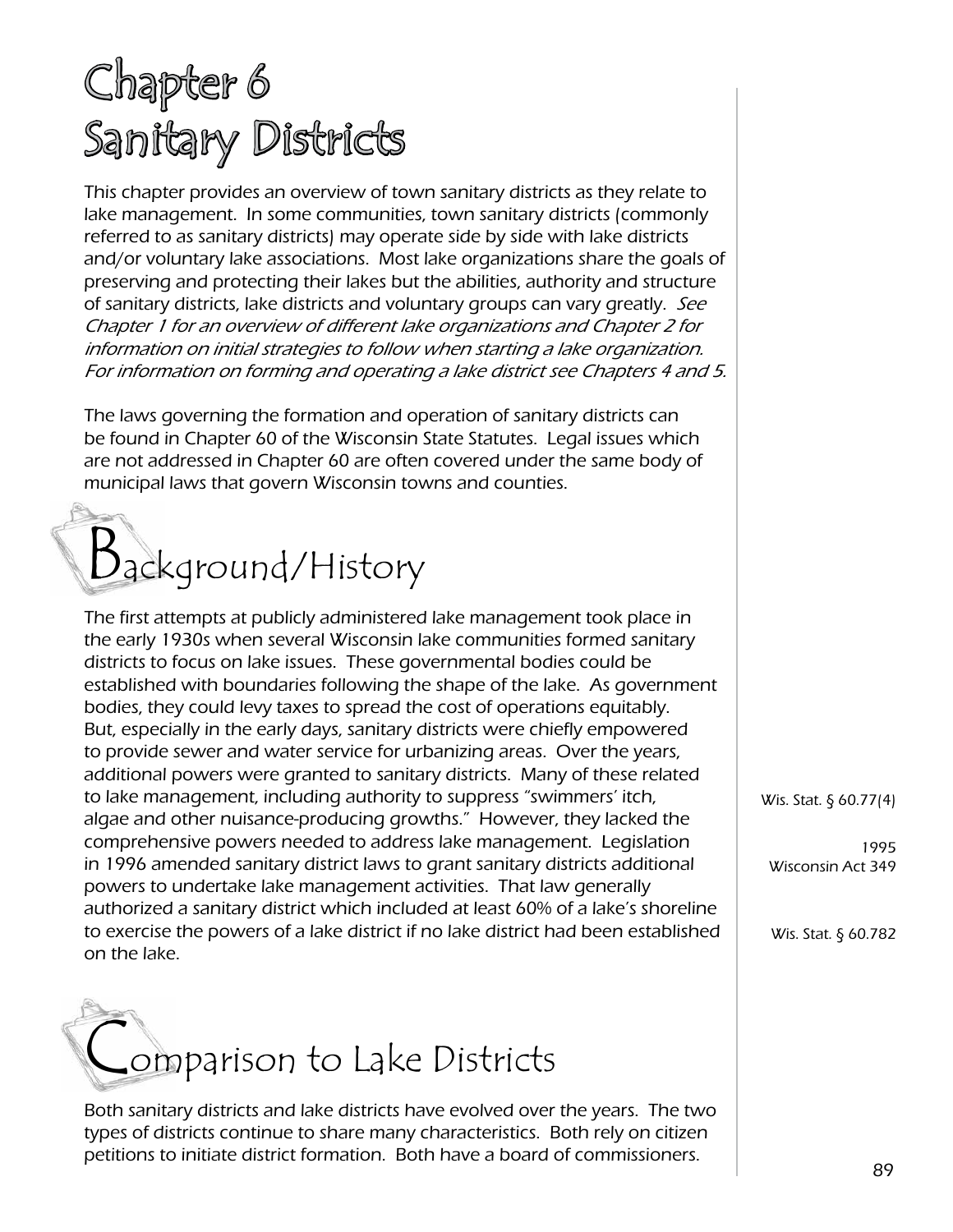In both cases, the district boundaries may be adapted to include the area benefited by the district, although a sanitary district may not include territory located within a city or village. Both have taxing power and powers that include borrowing, special assessments, and special charges.

A major difference between lake districts and sanitary districts is their method of governance. While a lake district is governed by a board of commissioners and electors at the annual meeting, a sanitary district is governed by its board of commissioners who may be appointed or elected. Non-resident property owners and electors are able to vote for lake district commissioners, budgets and other lake district business at annual meetings. By contrast, non-resident property owners do not enjoy these rights in a sanitary district.

Lake districts can only be formed on lakes that are publicly accessible. Sanitary districts do not carry this requirement.





As with lake districts, the formation of a sanitary district is usually initiated by a landowner petition.



#### A petition to form a sanitary district must set forth:

- The proposed name of the district
- A statement of the necessity for the proposed work
- A statement that the public health, safety, convenience or welfare will be promoted by the establishment of the town sanitary district and that the property to be included will be benefited by the proposed district
- A legal description of the boundaries of the proposed town sanitary district
- A plat or sketch showing the approximate area and boundaries of the proposed town sanitary district
- A general description of the proposed improvements

Like a lake district petition, a petition to form a sanitary district must be signed by at least 51% of the landowners or the owners of at least 51% of the land within the proposed district. The sanitary district law does not define owners as precisely as the lake district law does (see Who Signs the Petition?, page 45). Using the definitions provided for lake districts is probably a safe course to follow in determining the eligibility of signatories.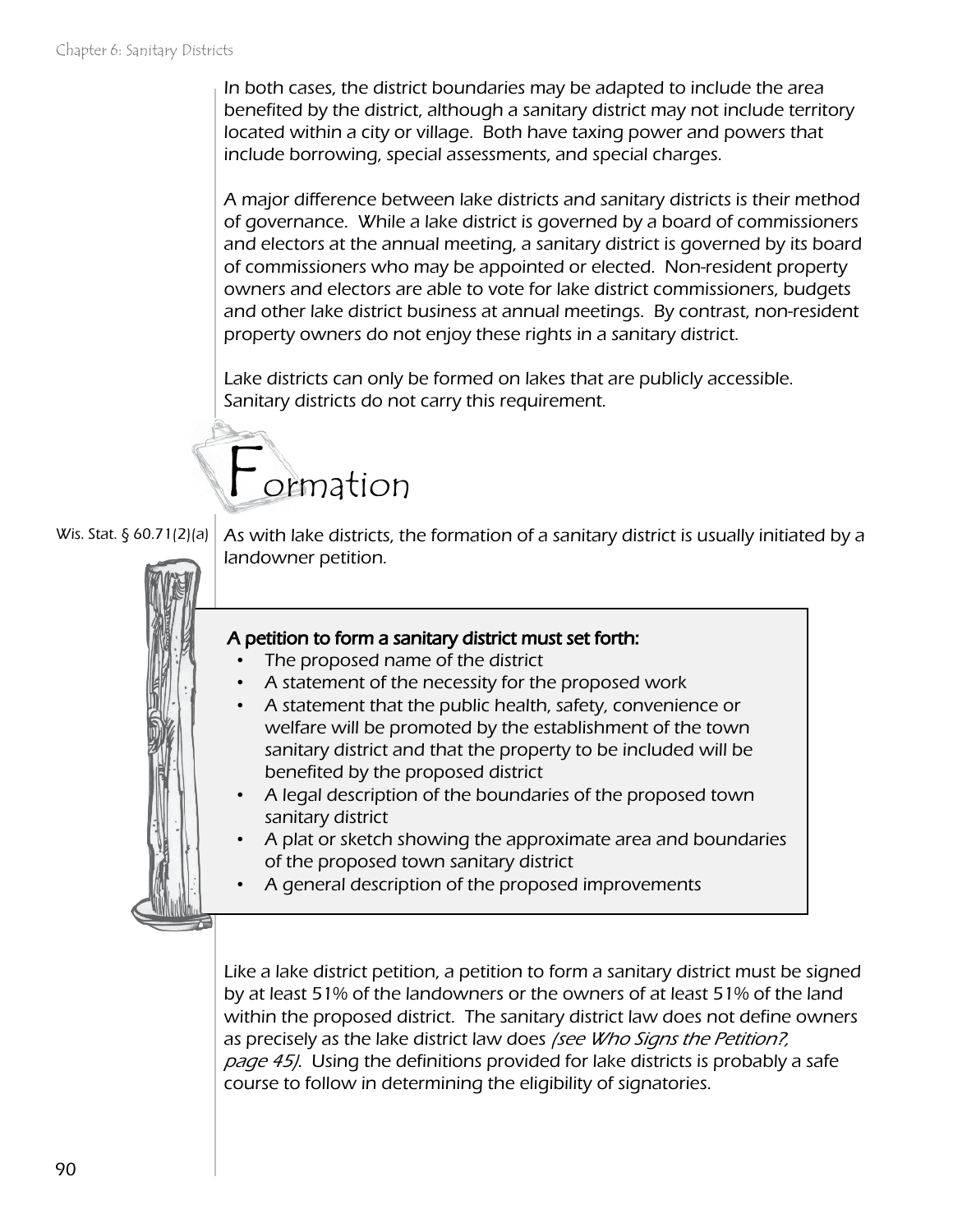| The petition must also be verified by one or more of the petitioners, or a<br>signer may have his or her signature notarized. The verification should state<br>that the petition was signed personally by the persons whose signatures<br>appear. The statute presumes that the petition was signed by the person<br>whose signature appears. Sanitary district petitions may not be declared<br>void because of defects in the petition. The town board may permit sanitary | Wis. Stat. § 60.71(2)(b)    |
|------------------------------------------------------------------------------------------------------------------------------------------------------------------------------------------------------------------------------------------------------------------------------------------------------------------------------------------------------------------------------------------------------------------------------------------------------------------------------|-----------------------------|
| district petitions to be amended.                                                                                                                                                                                                                                                                                                                                                                                                                                            | Wis. Stat. § 60.71(2)(b)    |
| Sanitary districts may also be created by order of the Wisconsin Department of<br>Natural Resources (WDNR).                                                                                                                                                                                                                                                                                                                                                                  | Wis. Stat. § 60.72          |
| <u>Boundaries</u>                                                                                                                                                                                                                                                                                                                                                                                                                                                            |                             |
| The considerations for lake district boundaries also apply to sanitary districts<br>[see General Principles on Boundaries, page 37]. However, a sanitary district<br>may not include any lands located within a village or city.                                                                                                                                                                                                                                             | Wis. Stat. $\S$ 60.71(5)    |
| Consideration of the Petition                                                                                                                                                                                                                                                                                                                                                                                                                                                |                             |
| The petition must be submitted to the town board. If the proposed sanitary<br>district is in more than one town, the petition must be submitted to the town<br>containing the largest portion of equalized full value of taxable property<br>within the proposed district.                                                                                                                                                                                                   | Wis. Stat. § 60.71(1)       |
| <u>Expense</u>                                                                                                                                                                                                                                                                                                                                                                                                                                                               |                             |
| Unlike a lake district, sanitary district petitioners need to pay the town board's<br>expenses if the district is not established. Petitioners must file a personal<br>or surety bond with the town clerk at least 15 days before the town board<br>holds a hearing on the proposed district. If, after the hearing, the town                                                                                                                                                | Wis. Stat. § 60.71(3)       |
| board rejects the petition to form a sanitary district, the town may recover all<br>reasonable costs and disbursements from the petitioners.                                                                                                                                                                                                                                                                                                                                 | Wis. Stat. $\S$ 60.71(6)(f) |
| If the town board finds in favor of establishing a sanitary district, the town<br>board and petitioners may submit certified bills covering reasonable costs and<br>disbursements to the sanitary district's commissioners. These expenses are<br>then paid out of sanitary district funds.                                                                                                                                                                                  | Wis. Stat. $\S 60.71(6)(c)$ |
| <u>Hearing</u>                                                                                                                                                                                                                                                                                                                                                                                                                                                               |                             |
| The town board is required to conduct a hearing within 30 days after receipt<br>of the petition. Unlike lake district petition requirements, however, the town<br>board is not required to mail the notice to each property owner within<br>the proposed district. However, the notice must be published as a Class 2<br>notice <sup>1</sup> and mailed to the Wisconsin Departments of Commerce and Natural                                                                 |                             |
| Resources at least 10 days before the hearing.                                                                                                                                                                                                                                                                                                                                                                                                                               | Wis. Stat. $\S$ 60.71(4)    |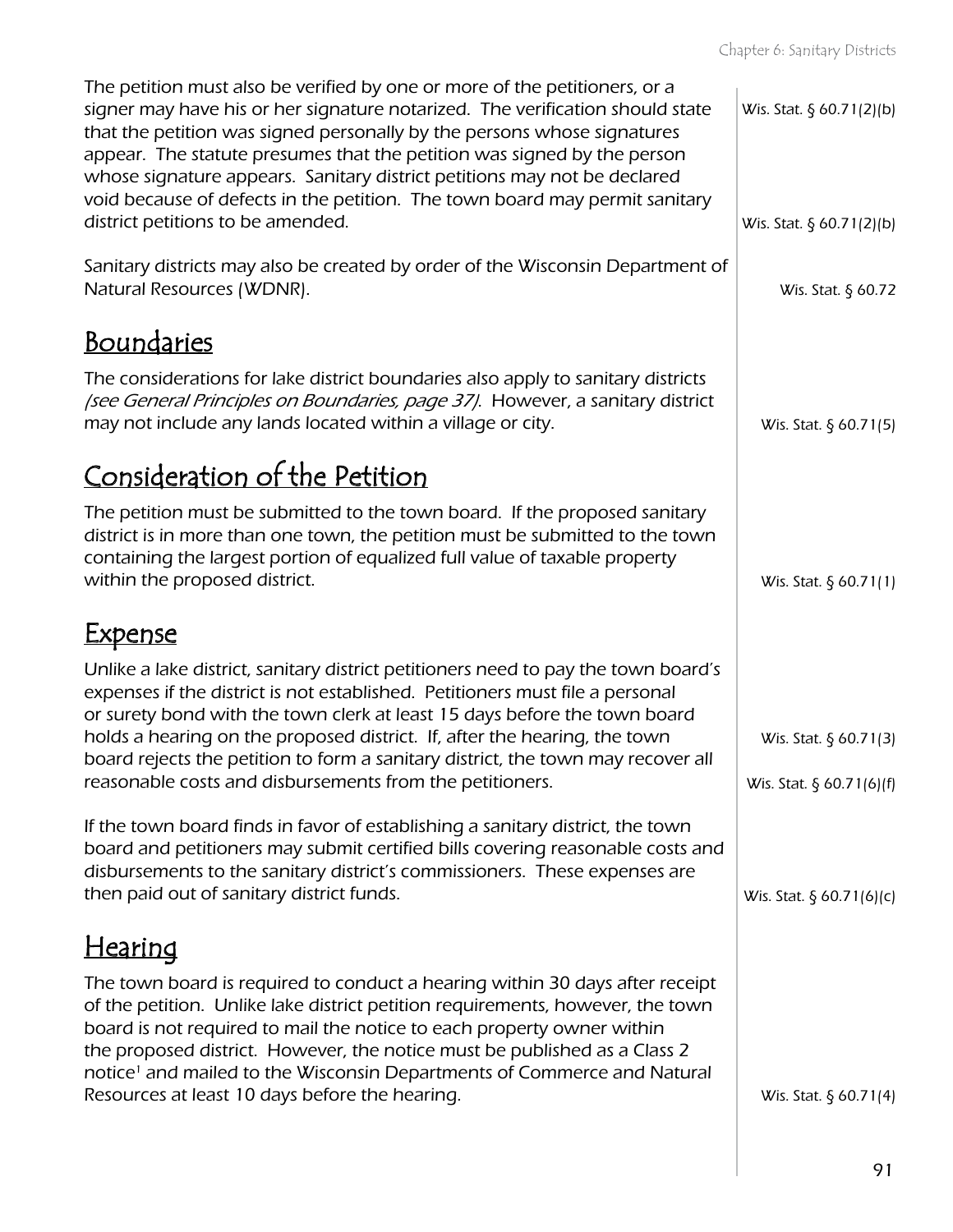| Any person may file written comments on the proposed district and any          |
|--------------------------------------------------------------------------------|
| property owner within the proposed district may appear at the hearing to       |
| address whether the district is necessary and whether his or her property will |
| benefit from its formation. Representatives of the Wisconsin Departments of    |
| Commerce and Natural Resources may also attend the hearing and advise          |
| the town board.                                                                |

## Decision

Within 30 days following the hearing, the town board is required to issue written findings and a decision on the proposed district. As a part of its findings, the town must determine if:

- 1. the proposed work is necessary
- 2. the public health, safety, convenience or welfare will be promoted by the establishment of the district
- 3. the property to be included in the district will be benefited by the district

Wis. Stat. § 60.71(6)(c) Wis. Stat. § 60.74(1)

If the town makes the required findings, it is required to issue an order establishing the boundaries of the district, declaring it organized and giving the district a name. Within 60 days, the town board needs to determine how the commissioners will be selected (see Commissioners, pages 93-94).

Wis. Stat. § 60.71(6)(d) Wis. Stat. § 60.71(6)(e)

Wis. Stat. § 60.71(7)

Similar to the establishment of lake districts, the town board is authorized to exclude portions of the proposed sanitary district territory that it determines would not be benefited by the establishment of the district. The town may add additional territory, but only following notice and a continued hearing. The order establishing the district must be filed with the register of deeds in each county in which the district is located and with the WDNR.<sup>2</sup>

## Appeal

Wis. Stat. § 60.73

Any person aggrieved by the town board's action establishing a sanitary district may appeal the decision to circuit court within 90 days after the final determination.



## Sanitary District Powers

Once a sanitary district is created, its commissioners are authorized to exercise general and specific powers. These powers are generally directed at the provision of sewer, water and solid waste collection services, including administrative, regulatory and taxing powers. Wis. Stat. § 60.77

92 Certain sanitary districts (those which include at least 60% of a lake's shoreline and where no lake district is already in existence) have broader authority to Wis. Stat. § 60.78(2)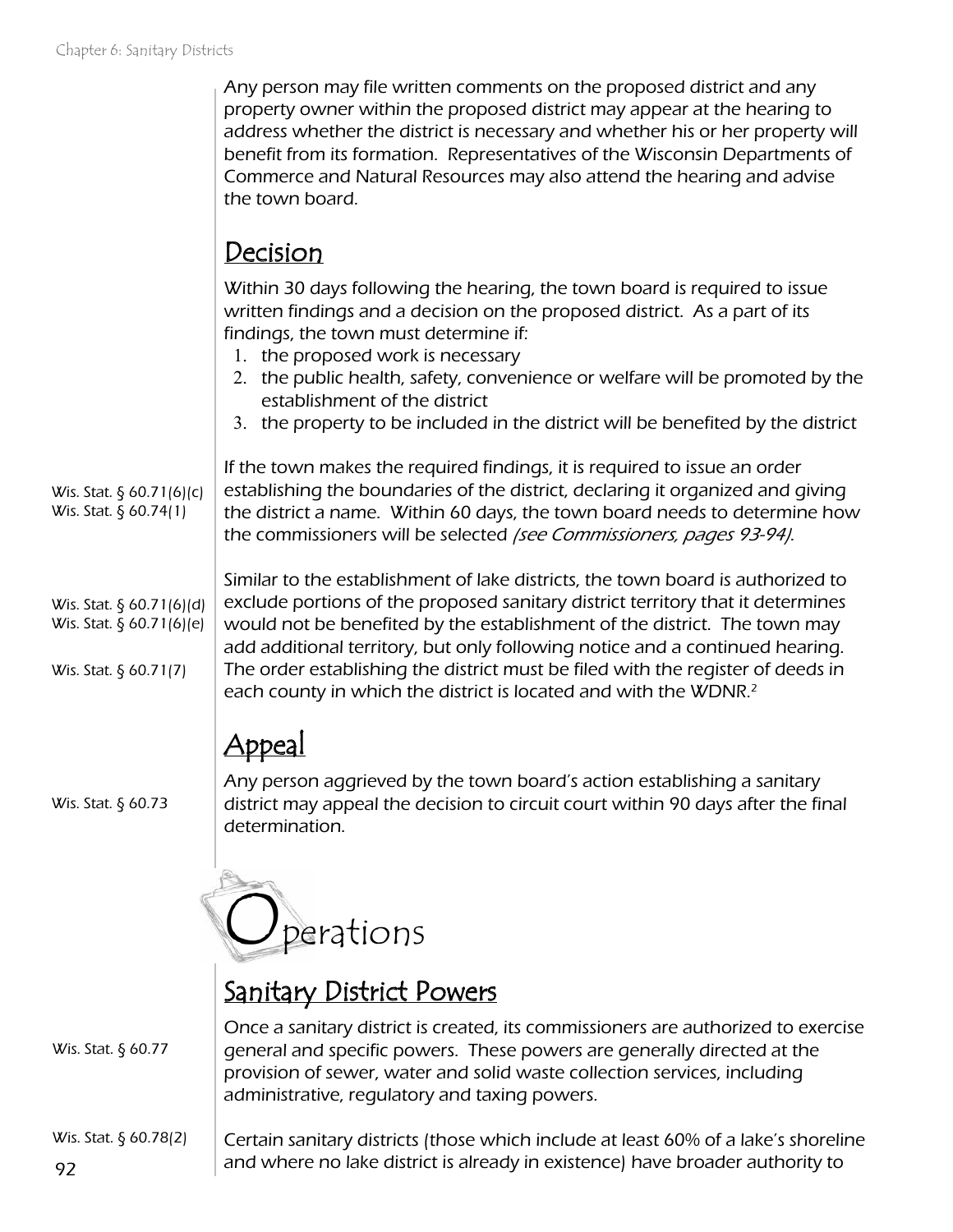undertake lake management work. The commissioners of these "lake sanitary districts" may assume some or all of the powers of a lake district board of commissioners by resolution. These include all of the powers to:

- Create, operate and maintain a water safety patrol
- Undertake projects to enhance the recreation uses of the public inland lake, including recreational boating facilities
- Appropriate money for the conservation of natural resources or for payments to a bona fide nonprofit organization for the conservation of resources within the district or beneficial to the district
- Lease or acquire property for conservation purposes

In addition, like a lake district, a sanitary district may enact and enforce boating ordinances if that authority is delegated to the district.

Sanitary districts also have the power to engage in stormwater management and provide for chemical or mechanical treatment of waters for algae and nuisance aquatic plants growths.

## Governing a Sanitary District

Unlike a lake district (where governance is shared by the board of commissioners and the annual meeting), the board of commissioners exercises substantially all of the powers of a sanitary district. There is no annual meeting. While the board of commissioners is required to conduct a public hearing on its proposed annual budget, the budget is adopted by a majority vote of the commissioners. One exception to the commissioners' authority is the requirement that compensation of commissioners (if any) must be authorized by the town board.

### Commissioners

If a sanitary district is located within a single town, the town board may establish itself as the board of commissioners, appoint commissioners or provide for their election.

When a district includes territory in two or more towns (a "joint sanitary") district"), the town with the largest equalized full value of taxable property in the district determines whether to provide for appointed or elected commissioners.

Except where the town board serves as the commission, a sanitary district is governed by three commissioners who serve for staggered six-year terms.

- Key Point -

Wis. Stat. § 30.79(1)(b)2

Wis. Stat. § 30.92(1)(c) Wis. Stat. § 60.782(2)(c)

> Wis. Stat. § 60.782(2)(d)

Wis. Stat. § 30.77(3)(am)(1m)

Wis. Stat. § 60.77(4)

The board of commissioners exercises substantially all of the powers of a sanitary district. There is no annual meeting.

Wis. Stat. § 60.77(3)

Wis. Stat. § 60.74(2)

Wis. Stat. § 60.75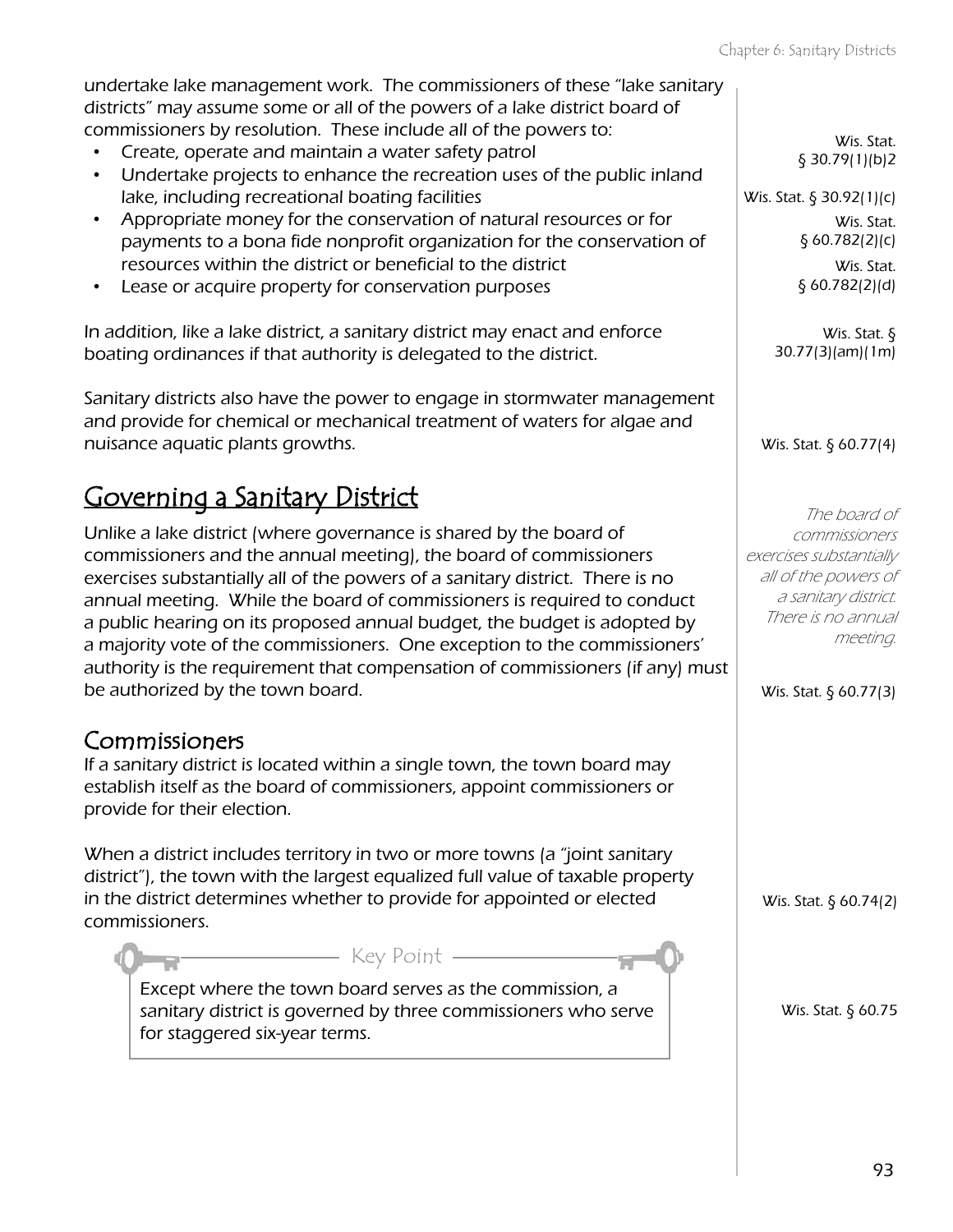|                       | <u>Town Board Commissioners</u>                                                    |
|-----------------------|------------------------------------------------------------------------------------|
|                       | A two-thirds vote of the town board is required to constitute itself as the        |
|                       | sanitary district commissioners. Where the town board constitutes the board        |
|                       | of commissioners, the number of commissioners is equal to the number of            |
|                       | town board supervisors and the terms of the commissioners are concurrent           |
| Wis. Stat. § 60.75    | with those of the town board supervisors. Vacancies may be filled when a           |
| Wis. Stat. § 60.75(4) | successor town board supervisor is appointed or elected.                           |
|                       |                                                                                    |
|                       | <b>Appointed Commissioners</b>                                                     |
|                       | If the town board chooses to appoint commissioners, it may only appoint            |
|                       | residents of the sanitary district. However, if the district is composed           |
|                       | "primarily of summer resort property" the board may appoint one or two             |
| Wis. Stat. § 60.75(3) | nonresidents who own property in the district as commissioners.                    |
|                       |                                                                                    |
| Wis. Stat. § 60.75(2) | Appointed commissioners serve staggered six-year terms. Mid-term vacancies         |
| Wis. Stat. § 60.75(4) | may be filled by the town board.                                                   |
|                       |                                                                                    |
|                       | Elected Commissioners                                                              |
|                       | The town board may also provide for the election of commissioners. The first       |
|                       | such election may be held as a "special election." Thereafter, commissioners       |
| Wis. Stat. § 60.74(3) | are elected during the regular spring elections. If the first election of          |
|                       | commissioners is held at the regular spring election, the town boards              |
|                       | appoints interim commissioners.                                                    |
|                       |                                                                                    |
| Wis. Stat. § 60.75(2) | Elected sanitary district commissioners serve staggered six-year terms. Mid-       |
| Wis. Stat. § 60.75(4) | term vacancies may be filled by appointment by the town board.                     |
|                       | – Key Point –                                                                      |
|                       | Unlike a lake district where nonresident property owners                           |
|                       | are entitled to vote at the annual meetings, only resident                         |
|                       | electors are entitled to vote in elections of sanitary district                    |
|                       | commissioners.                                                                     |
|                       |                                                                                    |
|                       | Change from Appointed to Elected Commissioners                                     |
|                       | When sanitary district commissioners have been appointed, the town                 |
|                       | board is required to provide for the election of commissioners if a qualifying     |
|                       | petition is filed requesting elections. The petition must contain signatures       |
|                       | of qualified electors equal to at least 20% of the votes cast for governor         |
|                       | in the district during the last qubernatorial election. Similarly, if a petition   |
|                       | signed by the same number of electors requests a change to appointment             |
|                       | of commissioners, the town board is required to submit that question to a          |
|                       | referendum. If the manner of selecting commissioners is changed by the             |
|                       | filing of a petition, there is a five year prohibition on the filing of a petition |
|                       | to change the method of selection again. Because election records are              |
| Wis. Stat. § 60.74(4) | not maintained at the sanitary district level, the number of electors can          |
| Wis. Stat. § 60.74(5) | be estimated based on the area of the district in relation to the voting           |
| Wis. Stat. § 60.77(6) | jurisdiction(s) in which it is located.                                            |
|                       |                                                                                    |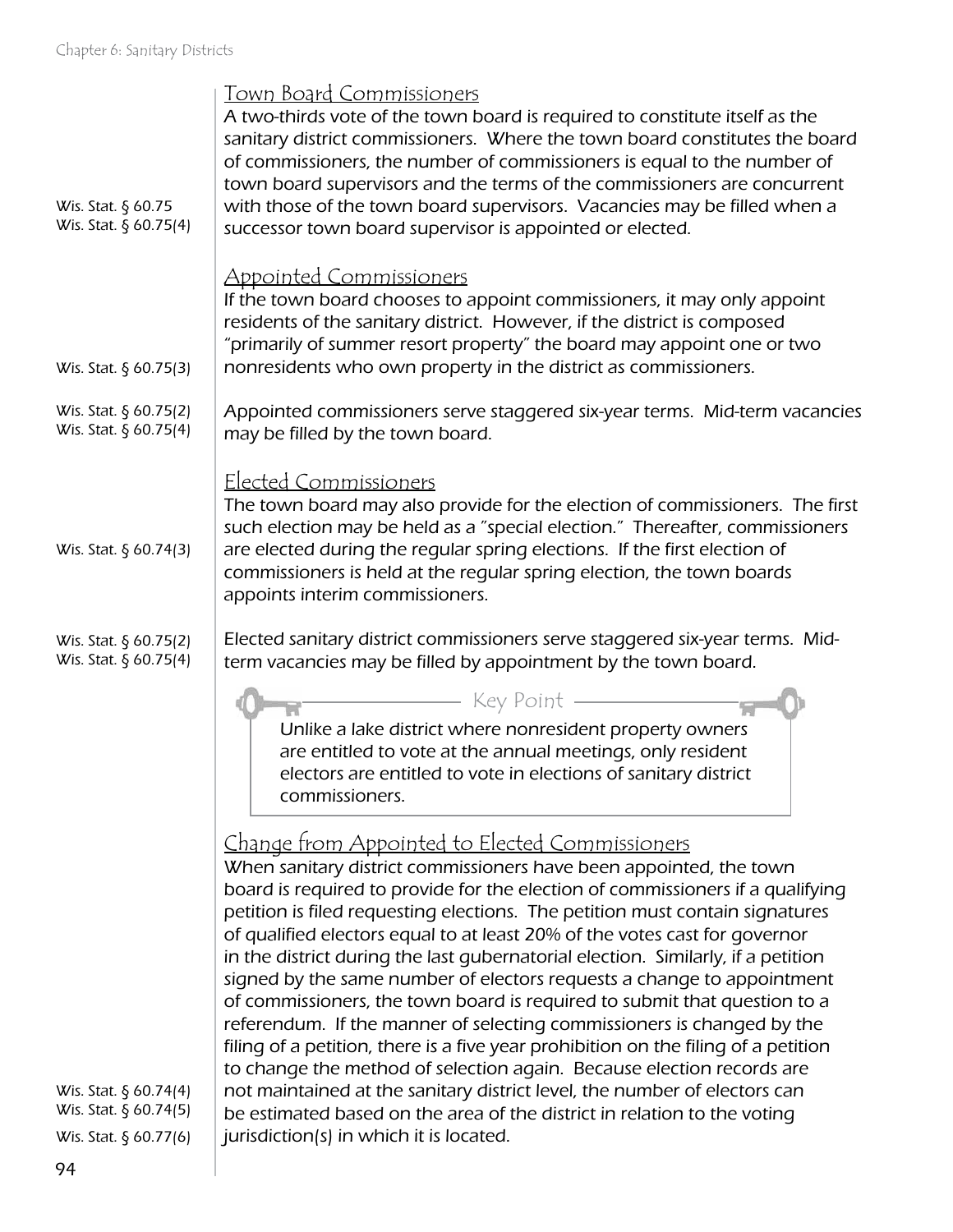| Officers                                                                                                                                                                                                                                                                                                                                                                                                                                                                                                                                                                                                            |                                                            |
|---------------------------------------------------------------------------------------------------------------------------------------------------------------------------------------------------------------------------------------------------------------------------------------------------------------------------------------------------------------------------------------------------------------------------------------------------------------------------------------------------------------------------------------------------------------------------------------------------------------------|------------------------------------------------------------|
| Once the sanitary district has been established and its initial commissioners<br>designated, the commissioners are required to elect a president and appoint a<br>secretary and treasurer from its members. Where the town board constitutes                                                                                                                                                                                                                                                                                                                                                                        |                                                            |
| itself as the commission, the town chair, clerk and treasurer assume the<br>additional duties of sanitary district president, secretary and treasurer.                                                                                                                                                                                                                                                                                                                                                                                                                                                              | Wis. Stat. § 60.76(1)                                      |
| <u>Oath of Office</u>                                                                                                                                                                                                                                                                                                                                                                                                                                                                                                                                                                                               |                                                            |
| Before assuming office, sanitary district commissioners are required to take<br>and sign an oath of office and file the oath with the town clerk. The oath<br>shall be in writing, in substantially the following form:                                                                                                                                                                                                                                                                                                                                                                                             | Wis. Stat. § 60.75(5)<br>Wis. Stat. § 19.01(1)             |
| State of Wisconsin,                                                                                                                                                                                                                                                                                                                                                                                                                                                                                                                                                                                                 |                                                            |
| County of<br>I, the undersigned, who have been elected (or appointed) to the office<br>of , but have not yet entered upon the duties thereof, swear (or<br>affirm) that I will support the constitution of the United States and the<br>constitution of the state of Wisconsin, and will faithfully discharge the<br>duties of said office to the best of my ability. So help me God.                                                                                                                                                                                                                               |                                                            |
| Subscribed and sworn to before me this  day of ,  (year)<br>(Signature)                                                                                                                                                                                                                                                                                                                                                                                                                                                                                                                                             |                                                            |
| An oath may be administered orally, as well as in writing.                                                                                                                                                                                                                                                                                                                                                                                                                                                                                                                                                          | Wis. Stat. § 19.01(1m)                                     |
| The oath of office is good for the length of the commissioner's term.                                                                                                                                                                                                                                                                                                                                                                                                                                                                                                                                               |                                                            |
| Compensation<br>Sanitary district commissioners are entitled to reimbursement for their actual<br>expenses. The town board may authorize additional compensation for the<br>commissioners.                                                                                                                                                                                                                                                                                                                                                                                                                          | Wis. Stat. $\S$ 60.77(3)                                   |
| Meetings and Records<br>As with lake districts, Wisconsin Open Meetings Law applies to meetings of<br>the sanitary district's board of commissioners and their records are subject to<br>Wisconsin Public Records Law /see Meetings of the Board of Commissioners,<br>page 68).                                                                                                                                                                                                                                                                                                                                     | Wis. Stat.<br>\$19.83-19.85<br>Wis. Stat.<br>§ 19.31-19.35 |
| <u>Financinq</u><br>Similar to lake districts, sanitary districts have the power to levy general<br>property taxes on all taxable property within the district. However, unlike a<br>lake district, which only grants this power to voters at the annual meeting,<br>sanitary district commissioners have the authority to levy taxes. Sanitary<br>district taxes are capped at a rate of 1 mill (\$1.00 per \$1,000 of equalized<br>valuation of all taxable property in the district), except for taxes levied for<br>required maintenance and operation or for the payment of principal and<br>interest on debt. | Wis. Stat. $\S$ 60.77(6)(b)                                |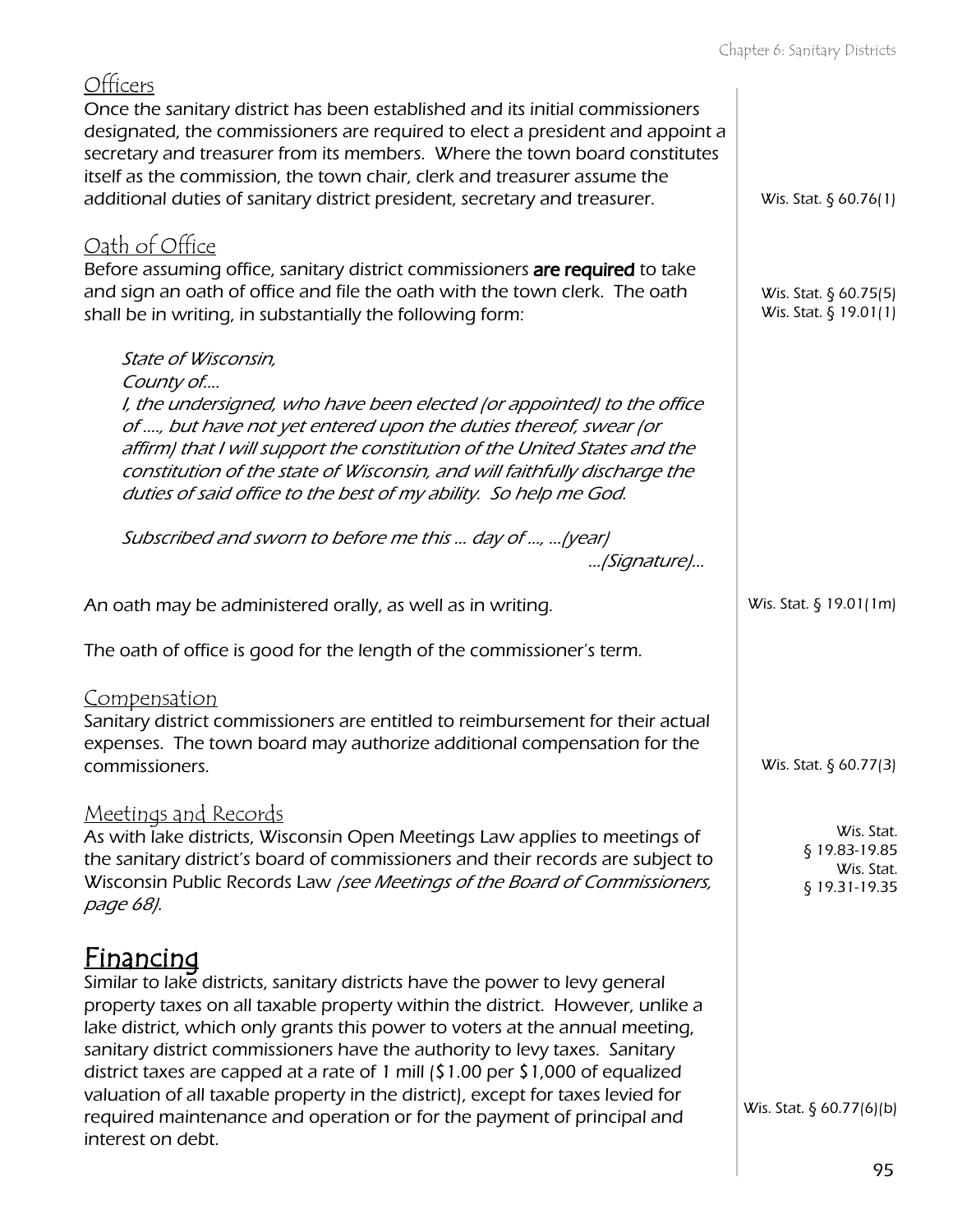|                                           | Other Considerations                                                                                                                                                                                                                                |
|-------------------------------------------|-----------------------------------------------------------------------------------------------------------------------------------------------------------------------------------------------------------------------------------------------------|
| Wis. Stat. $\S$ 60.77(6)(a)               | <b>Bids and Purchases</b><br>Contracts or purchases of \$15,000 or more are required to be awarded to the<br>lowest responsible bidder in a manner prescribed by the commission.                                                                    |
|                                           | Taxes<br>Governmental units, including sanitary districts and lake districts, enjoy the<br>advantages of being exempt from federal and state income tax automatically.                                                                              |
|                                           | Like lake districts, sanitary districts can apply for state sales tax-exempt status<br>(see Taxes page 81).                                                                                                                                         |
|                                           | Changes in Sanitary District Boundaries<br>Territory may be added to or removed from a sanitary district either through<br>a petition process or by a request of the sanitary district commissioners to                                             |
| Wis. Stat. § 60.785<br>Wis. Stat. § 60.79 | the town board. Incorporation or annexation of part of a sanitary district<br>removes or detaches that property from the sanitary district. Incorporation or<br>annexation of an entire sanitary district dissolves the sanitary district.          |
| Wis. Stat. $\S$ 33.235(3)                 | Merger into a Lake District<br>A sanitary district may merge into an existing lake district if their boundaries<br>are identical or contiguous /see Merger of Two Lake Districts, page 83).                                                         |
| Wis. Stat. § 33.235                       | Conversion into a Lake District<br>A sanitary district encompassing all the frontage of a lake may be converted<br>into a "restructured district" to allow district members to have direct input into<br>the district by voting at annual meetings. |
|                                           | Restructured districts function as lake districts, with annual meetings and a<br>combination of elected and appointed commissioners (see Districts Created<br>by Conversion of a Sanitary District, page 56).                                       |
| Wis. Stat. $\S$ 60.79(3)                  | Dissolution<br>An existing sanitary district may be dissolved using the procedure for creating<br>a sanitary district.                                                                                                                              |
|                                           |                                                                                                                                                                                                                                                     |